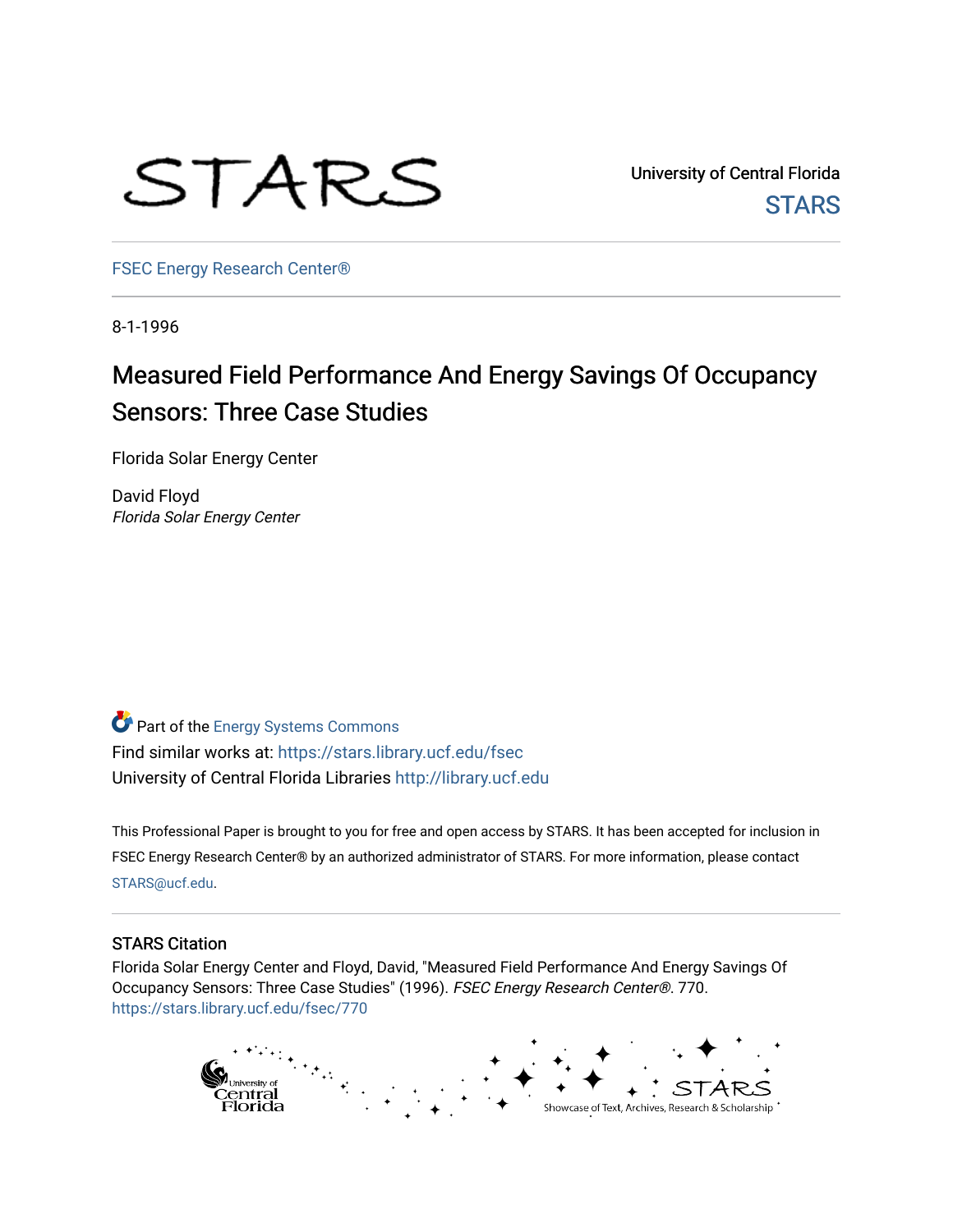

**Reference Publication:** Floyd, D., Parker, D., Sherwin, J., "Measured Field Performance and Energy Savings of Occupancy Sensors: Three Case Studies".

**Disclaimer:** The views and opinions expressed in this article are solely those of the authors and are not intended to represent the views and opinions of the Florida Solar Energy Center.

# **Measured Field Performance and Energy Savings of Occupancy Sensors: Three Case Studies**

## **David B. Floyd, Danny S. Parker, John R. Sherwin**

Florida Solar Energy Center (FSEC)

FSEC-PF-309-96

#### **Abstract**

Occupancy sensors have the potential to significantly reduce energy use by switching off electrical loads when a normally occupied area is vacated. While occupancy sensors can be used to control a variety of load types, their most popular use has been to control lighting in commercial buildings. Manufacturers claim savings of 15% to 85 %, although there is little published research to support the magnitude or timing of reductions. Energy savings and performance are directly related to the total wattage of the load being controlled, effectiveness of the previous control method, occupancy patterns within the space and proper sensor commissioning. In an effort to measure performance, energy savings, and occupant acceptance, occupancy sensors were installed in a small office building and two elementary schools. 15-minute data was collected to assess performance. The three sites varied not only in size but also by occupancy patterns, occupant density, and the previous manual control strategies. Aggregate time-of-day lighting load profiles are compared before and after the installation and throughout the commissioning period when the sensors are tuned for optimum performance. For instance, savings on weekdays in the office building were less than 10% prior to the commissioning, although nearly doubled by proper tuning of the time delay setting and correcting false triggering problems. False "ons" during evening hours also affected savings. Occupant acceptance, sensor performance, and commissioning aspects are discussed as well as some recommendations for improved performance.

## **Introduction**

Occupancy sensors (sometimes called motion sensors) replace conventional light switches with automatic controls that turn fixtures on and off based on the presence or absence of occupants in a controlled space. Two primary detection technologies are most common: passive infrared and ultrasonic sensing. Passive infrared sensors (PIRs) detect the difference in long-wave radiation between objects and their background. A compound lens in each fixture divides the coverage area into triangular zones: when the infrared temperature in a zone changes (such as that produced by a persons hand) this is interpreted as movement and the lighting system is kept on. If no motion is sensed over a given time delay (typically adjustable from 30 seconds to 30 minutes) the lighting system is turned off. However, PIR technology requires an open line of sight so partitions and furniture may block proper operation (e.g., they are not generally appropriate to control lighting in bathroom spaces). Multiple sensors must be used in large spaces and ceiling mounting is required for many space configurations for effective sensing. False triggering may occur when units are placed near HVAC vents due to the temperature change of the surroundings in the sensors field of view.

Ultrasonic sensor (US) types emit low intensity inaudible high frequency (20 to 40 kHz) sound waves to detect motion from the changing return echo patterns. When the space "acoustic signature" is altered the device maintains power to the lighting system. However, if no motion is detected over a set time delay, the lights are switched off. US sensors can cover large enclosed area with partitions well, however, they may be sensitive to false triggering from non-human motion (e.g. air motion, ceiling fans, etc.).

A final type of occupancy sensor, so called hybrid or "dual technology" units, use both PIR and ultrasonic sensing to provide more reliable occupant detection. Such devices can nearly eliminate false triggering with greater sensitivity while making it possible to incorporate shorter time delays. These devices, however, have premium prices. Also very short time delays and excessive switching may be distracting to occupants in adjacent spaces and can adversely affect lamp and ballast life. Parasitic power consumption of occupancy sensors is low. Electrical demand is generally 0.2 W per sensor for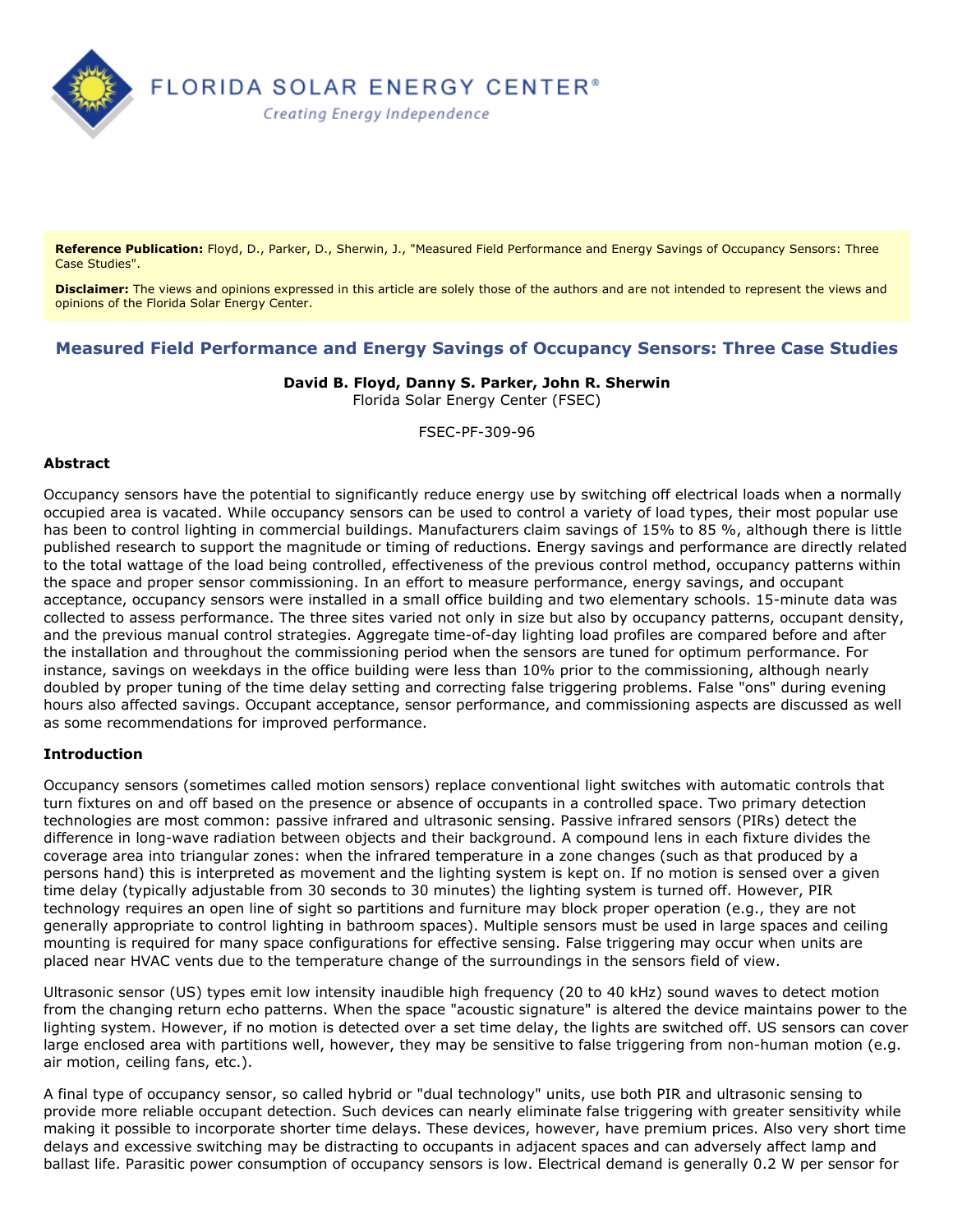ultrasonic types and 0.002 W for PIR models (Puleo 1991). Specific control capabilities in terms of coverage sensitivity adjustment, time delays, and user control method vary considerably from one manufacturer to the next. A more complete description of the operational characteristics and performance of specific models of occupancy sensors is contained in a specifier report available from the National Lighting Product Information Program (NLPIP 1992).

## **Previous Experience and Research**

As an inexpensive option and potential retrofit measure, occupancy sensors appeal to building managers. On the other hand, problems with early installations have damaged the reputation of the technology for some users (Puleo 1991). Anecdotal reports suggested that older products failed regularly or turned off lights on occupied classrooms, requiring extra maintenance and/or causing frustration for users. The most frequently cited problems with performance involve false triggering from misinterpretation of space occupancy. This includes "false positives" in which the device triggers on, but no one is present and "false negatives" where lights are turned off when the space is occupied. False positives lead to wasted lighting energy use, while false negatives can greatly reduce the user acceptance of occupancy based lighting controls.

In discussion with educational facilities planners, many questioned the economics of occupancy sensors. They argued that classrooms, which make up the bulk of primary and secondary school facilities, do not remain unoccupied for long periods and that most teachers diligently turn lights off upon leaving rooms. A number expressed the opinion that occupancy sensors would be most appropriate for intermittently used spaces, such as break and copy rooms. However, without empirical evidence, the performance and economics of the technology remained the subject of speculation.

Although occupancy sensors have been used in many commercial facilities over the last decade, published third party performance data is surprisingly sparse (Piette 1995). Both the Electric Power Research Institute (EPRI) and American Society of Heating, Refrigerating, and Air-Conditioning Engineers (ASHRAE) estimate an average 30% savings from this technology in generic assessments for commercial buildings (EPRI 1993; ASHRAE 1989). These data are supported by a utility evaluation by Consolidated Edison which found a 30% reduction in average lighting demand for its projects which installed occupancy sensors (Audin 1993).

Measured data from case studies suggest that good performance from occupancy sensor installations can be realized. A retrofit of an office building with passive infrared occupancy sensor controls in South Australia yielded a 40% reduction in lighting energy use with a simple payback of two years (Caddet 1995). Also, several case studies of occupancy sensor installations show savings of 25 to 75% in variety of spaces (EPRI 1994). Finally, a detailed study of occupancy sensors used in a national laboratory found a 31% average lighting energy reduction (Richman et al. 1995) with savings strongly affected both by space type and time delay setting. Savings were highest for mixed ownership spaces (e.g. lunchrooms, copy rooms, restrooms etc.) and lowest for administrative areas. Savings were more than doubled by reducing time delays from the manufacturer recommended settings of 10 to 20 minutes to 2.5 minutes.

Performance data specific to educational facilities is limited. Occupancy sensor manufacturers often claim a 40 to 50% savings in classroom energy use in product literature. A pertinent case study at the University of New Hampshire, showing a reduction in classroom lighting system on-time of some 3 hours per day (EPRI 1994). Researchers at Rensselaer Polytechnic Institute performed field surveys at an elementary school and junior high school to determine classroom occupancy patterns and to estimate wasted lighting energy using a methodology described by Rae and Jaekel (1987). In the elementary school the estimated weekly lighting energy use was 1,694 kWh with some 416 kWh or 25% of the total being wasted when no occupants were present (NLPIP 1992). In the junior high school the wasted lighting energy averaged 15%.

However, prior to this study no evaluation had examined the savings in a Florida classroom environment, and little information existed on potential time-of-use impacts in buildings. In a study of energy end-use intensities in Florida commercial buildings it was estimated that interior lighting energy use accounted directly for 30% of all energy use in office buildings and 32% of all consumption in Florida schools (SRC 1992). Simulation studies indicate that internal lighting is a large portion of the space cooling loads in commercial building, leading to the possibility of indirect HVAC savings (Rundquist et al. 1993). Further, this same study identified advanced lighting controls as a fruitful area for reducing commercial building energy use.

However, in all occupancy lighting control situations, the operation of the lighting by the occupants emerges as the dominant factor in determining potential lighting energy savings. Generally, lighting energy reductions from occupancy sensors will roughly follow room vacancy rates. Savings will be, of course, modified by occupant responsiveness in turning off lights in unoccupied areas. Such behavior is also impossible to evaluate within a laboratory environment. Thus, we desired to conduct a series of tests of the technology using a "before and after" measurement to determine actual potentials.

## **Building 200: Florida Solar Energy Center**

As a first point of evaluation, we chose a small 5,000 ft2 office building at the Florida Solar Energy Center's (FSEC) Cape Canaveral facility. The lighting system for the entire building was metered, comprising 29 private and suite offices. The building's lighting system consisted of two and four tube fluorescent fixtures with T-12 lamps with magnetic ballasts with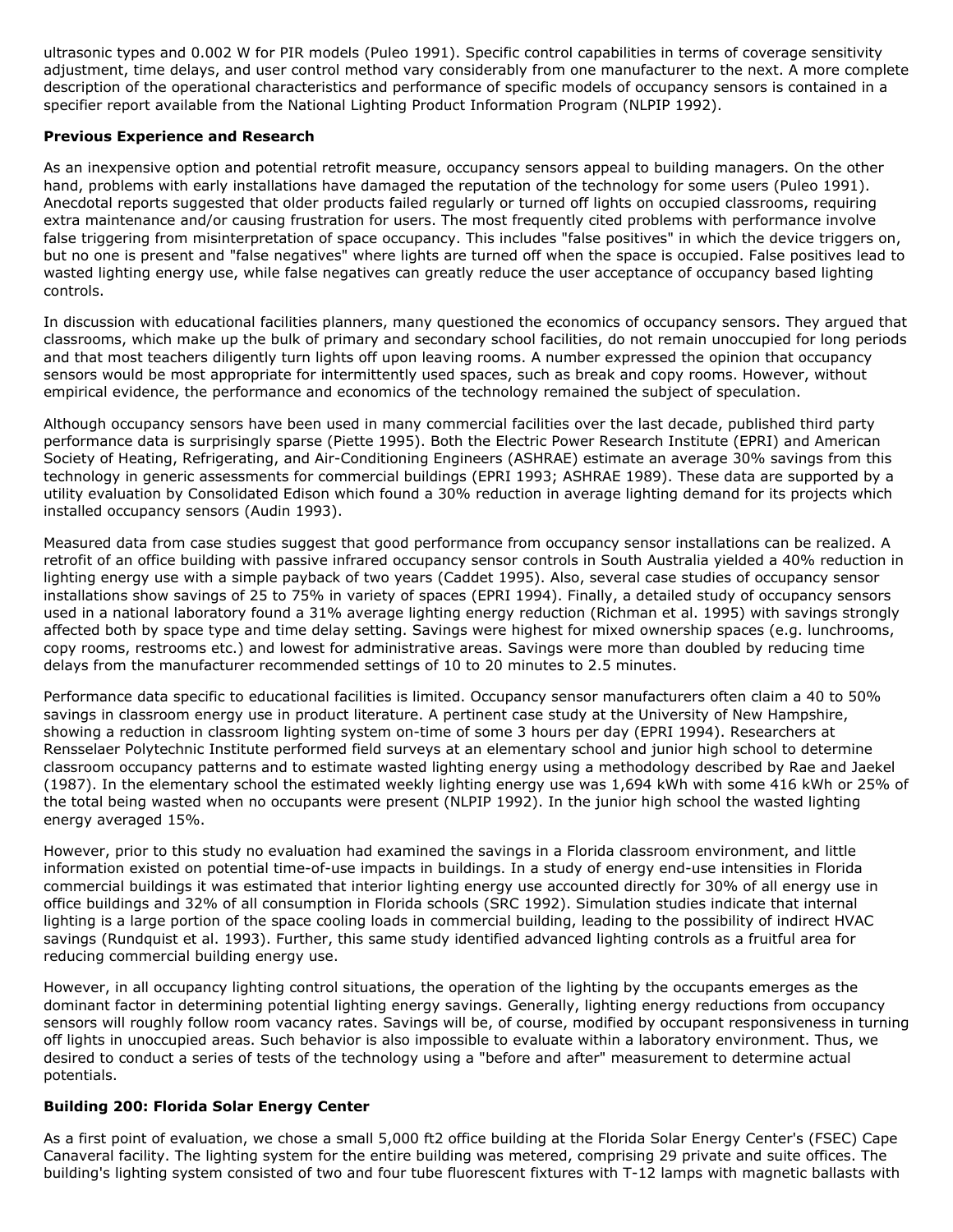an installed power density of 1.95 W/ft2. Calibrated power transducers on the 277 volt lighting circuits sent watt-hour pulses to the data logger. A multi-channel data logger was used to record the data, with scans taken every ten seconds and integrated averages and totals sent to storage every 15 minutes. The data was automatically relayed to a mainframe computer via modem and dedicated telephone line each evening for plotting and review by the project engineer the following morning.

Six months of pre-retrofit lighting energy consumption data were taken. The base line data indicated that annual lighting energy use in Building 200 was approximately 12,509 kWh. Twenty three PIR and US occupancy sensors were installed in the facility on September 16, 1994. Each occupancy sensor was mounted to provide good coverage of the controlled zone-- both wall and ceiling mount devices were used. The lighting controls were installed and configured using approximately 40 man-hours of labor. Time delays were initially set to 15-minutes. Figure 1 compares two representative week day lighting demand profiles before and after the occupancy sensor retrofit.



**Figure 1**. Sample Daily Load Profiles for Building 200

The influence of lights accidentally left on is apparent in the pre-retrofit energy data as is the switching during the lunch hour in the post installation period.

We then compared the long term pre-retrofit data to post-retrofit data through January 1995 to assess energy savings as well as changes in the daily pattern of consumption. Preliminary analysis of the weekday lighting power data revealed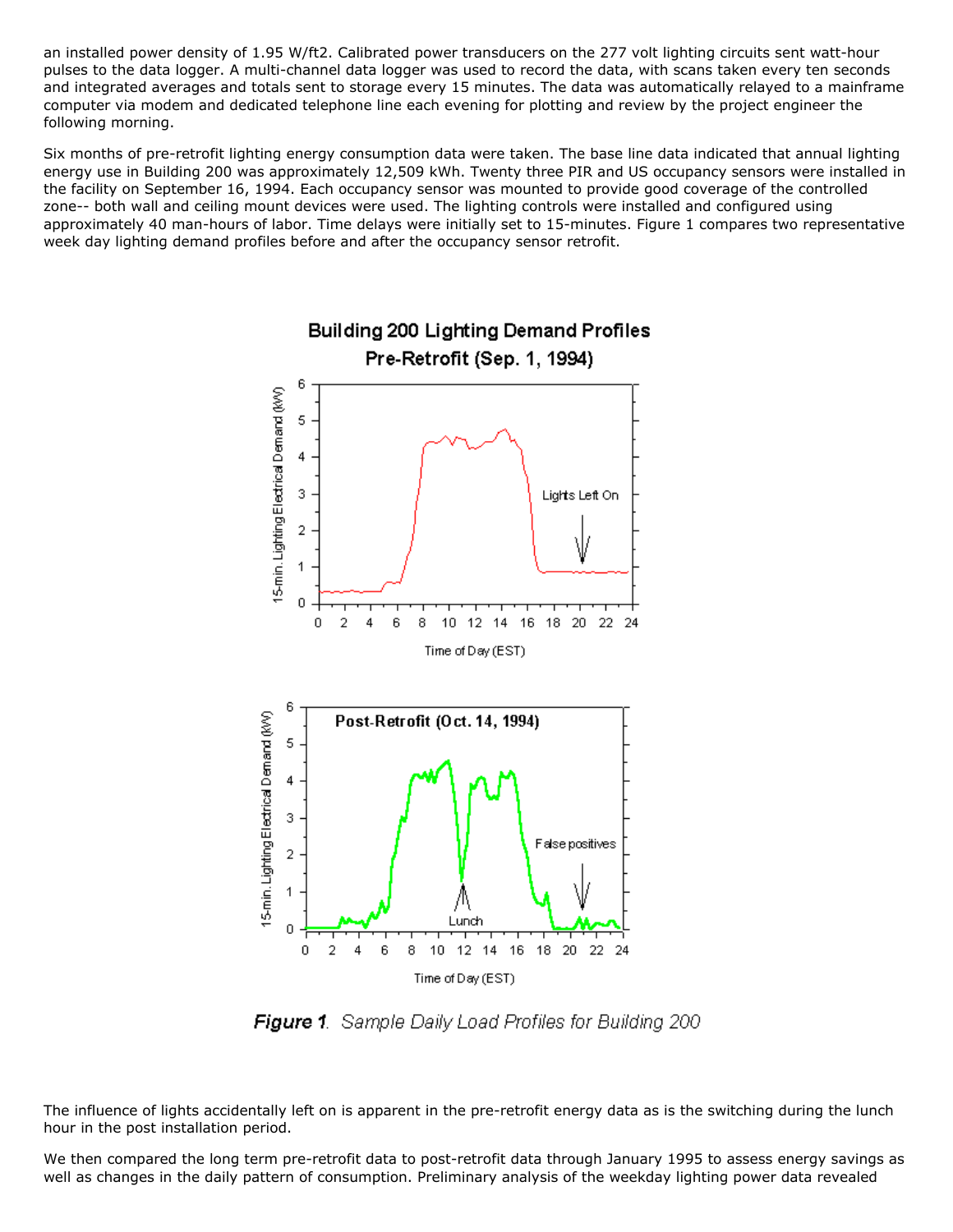moderate savings from 11 AM to 1 PM during the lunch hour and from 5 PM to 7 AM. As shown in Figure 2, average daily weekday savings totaled approximately 7% (3.0 kWh/Day).



**Figure 2**. Building 200 Pre and Post Period Load Profiles

However, review of the data on individual days revealed power use at odd late evening and early morning hours when the building was believed to be unoccupied (see Figure 1). We suspected that this consumption was due to false positives from malfunctioning occupancy sensors. The manufacturer then suggested replacement of the three rogue sensors with models less prone to false triggering.

After this was done, the problem was significantly reduced. However, one puzzling bank of hallway fixtures continued to turn on during early morning hours. At first a phantom 3 AM office visitor was suspected, but after surveillance efforts failed to capture the culprit, suspicion moved to a laser printer in the hallway. Apparently, the nightly movement of paper from the printer was enough to trigger an ultrasonic sensor in the same space. A reduction in the sensitivity setting and relocation of the device solved the problem. However, the metering information we had available for trouble-shooting makes our case unique and we suspect that in most installations such problems can go undetected. After solving these difficulties, metered average savings rose to approximately 10%.

We then reset the time delays in the occupancy sensors to seven minutes on April 19th, 1995 and continued to record lighting energy use data for another three months from April 20th to July 7th. As shown by Figure 2, the average daily energy savings on work days were nearly doubled to approximately 19% (8.25 kWh/Day) by correction of false triggering and decrease of the sensor time delay.

Unexpectedly, we found weekend power consumption to be slightly greater after the retrofit. This was primarily due to the extra time the lights stayed on after the room was vacated, while before the retrofit, weekend visitors probably switched off lights immediately upon exit. Also, weekend workers moving through the building were found to activate many more lights than they would have turned on with manual controls. However, impact on annual energy use was negligible since non-work day lighting energy use was only a small fraction of the annual total.

The project had a final direct lighting energy savings of approximately 2,060 kWh per year and approximately 2,580 kWh when HVAC cooling savings were added (Rundquist et al. 1993). Estimated cost savings were approximately \$129 per year. This matches against the \$2,354 spent on the sensors and their installation. The project did not show attractive economics (a 18.2 year payback), but was not intended to be cost effective, but rather to allow study of the factors that affect occupancy sensor retrofit performance on a small scale installation. The loads being controlled by each sensor were fairly small; obviously it is advantageous to control the largest possible load with each device. Also, energy researchers are likely more vigilant in their operation of lighting than typical office personnel so that savings from this installation were not expected to reflect a typical installation.

An occupant acceptance survey was administered to those receiving occupancy sensors in the study. The survey revealed good overall acceptance of the sensors throughout the monitoring period with incidences of false negatives. The only drawback observed was a slight increase in the frequency of ballast and lamp failures. However, the ballasts were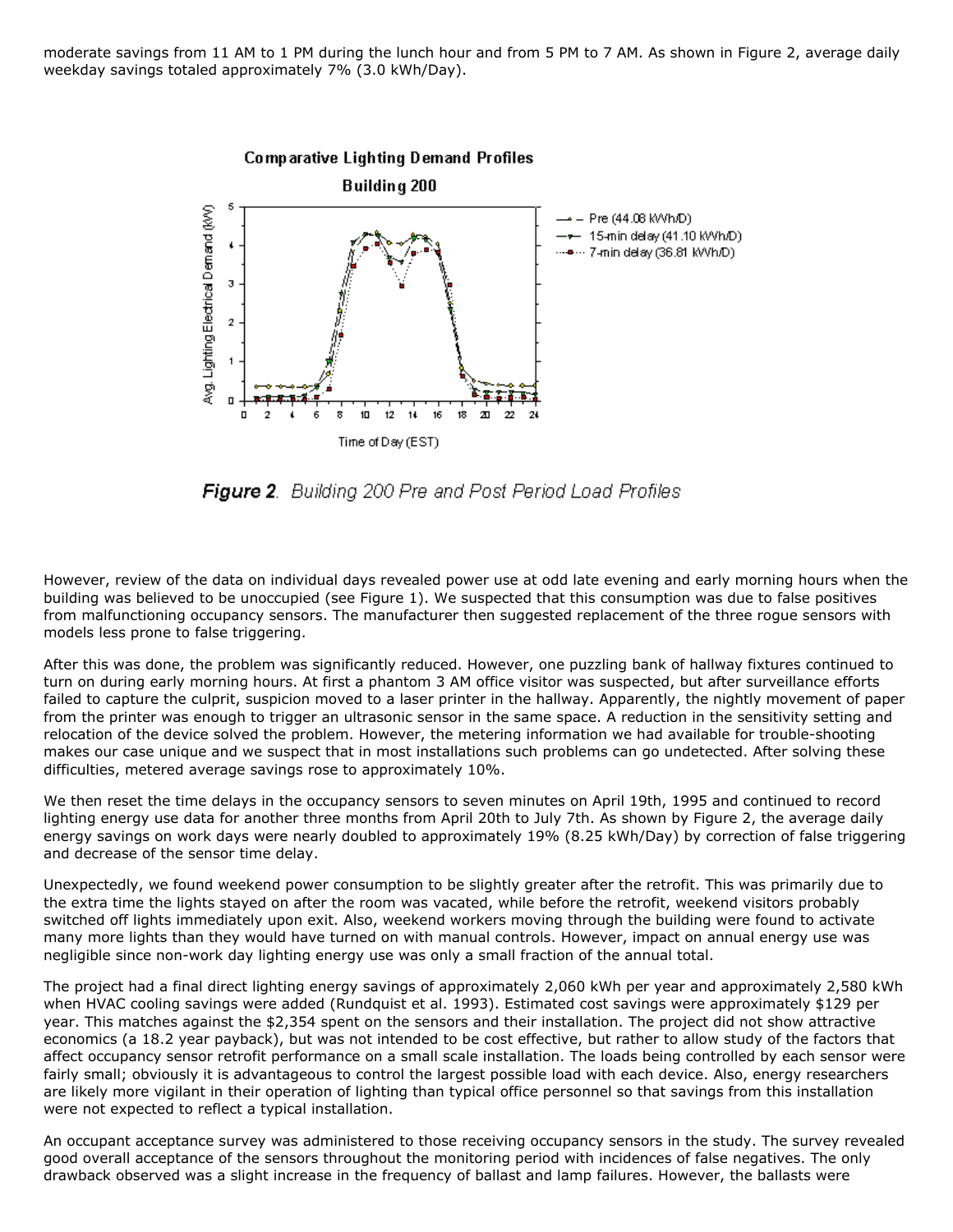estimated to be at least twenty years old and many of the lamps were near the end of their useful life. Thus, proper commissioning of occupancy sensors emerged as a key issue in achieving reasonable performance.

#### **Northwest Elementary School, Pasco County, Florida**

Northwest Elementary School, located on the west coast of Florida, was the location of the first school site that was evaluated. A 58,000 ft2 main building, comprised of classroom pods, administrative spaces, a media center, and a cafeteria, became the subject of the study. The work was sponsored by the Florida Department of Education and is more fully described in a source report (Floyd et al. 1995).

Primary lighting for the school was 2 x 4 luminaires with T10 lamps/magnetic ballast or T8 lamps/electronic ballast. The connected facility lighting load is approximately 87 kW. The test building was unusual in that it already contained an efficient lighting system. Pasco County also has one of the most aggressive energy management programs of any district school board in the state. Even before installation of the occupancy sensors, lighting was effectively controlled by facility staff so as to prevent waste. Given these factors, it was expected that the evaluation in Northwest Elementary would provide insight into the minimum savings that could be expected from the technology if properly applied in a Florida school.

Technicians audited the school on December 21, 1994 and subsequently drew up a plan for instrumentation to monitor its energy use. The facility was instrumented on February 25, 1995, also using a similar before and after monitoring protocol. Fifteen minute electrical demand data were taken for six months prior to the lighting controls being modified to accommodate occupancy sensors. Data in the baseline period revealed that lighting made up approximately 24% of total electrical energy use at the school (70 kBtu/ft2).

A total of 46 passive infrared (PIR) occupancy sensors were installed and carefully adjusted in terms of location, time delay, and sensing sensitivity from August 7, 1995 to August 15, 1995. The installation was performed by a team of two electricians, a Research Engineer and the Energy Coordinator from Pasco County. Approximately 33 classrooms, seven offices, and a cafeteria were equipped with occupancy sensors. In several offices wall sensors were used. The remainder of the spaces (classrooms, cafeteria, and larger offices) received ceiling mounted sensors. The broad coverage of the ceiling mounted PIR sensors minimized the need for multiple occupancy sensors in all but five areas. Dual technology sensors were considered, but not utilized due to their higher cost.

Classroom occupancy sensors were located in a corner near the teachers desk to minimize false "offs" when only the teacher was in the classroom. All occupancy sensors were set to a 10 minute time delay, which has worked well in most situations. Shorter time delays may improve savings, however, false "offs" may also increase. Past installation experience has shown that unless the occupancy sensors are properly located, aimed, and tested by experienced personnel, poor savings and occupant dissatisfaction will result.

The analysis of the comparative pre- and post-retrofit periods as shown in Figure 3, indicated an average savings of 10.8% (96 kWh) on school days of the pre-retrofit lighting energy with greater reductions to total energy due to reduced load on the air conditioning system. Most of the savings occurred during the evening hours so that monthly peak electrical demand was unaffected.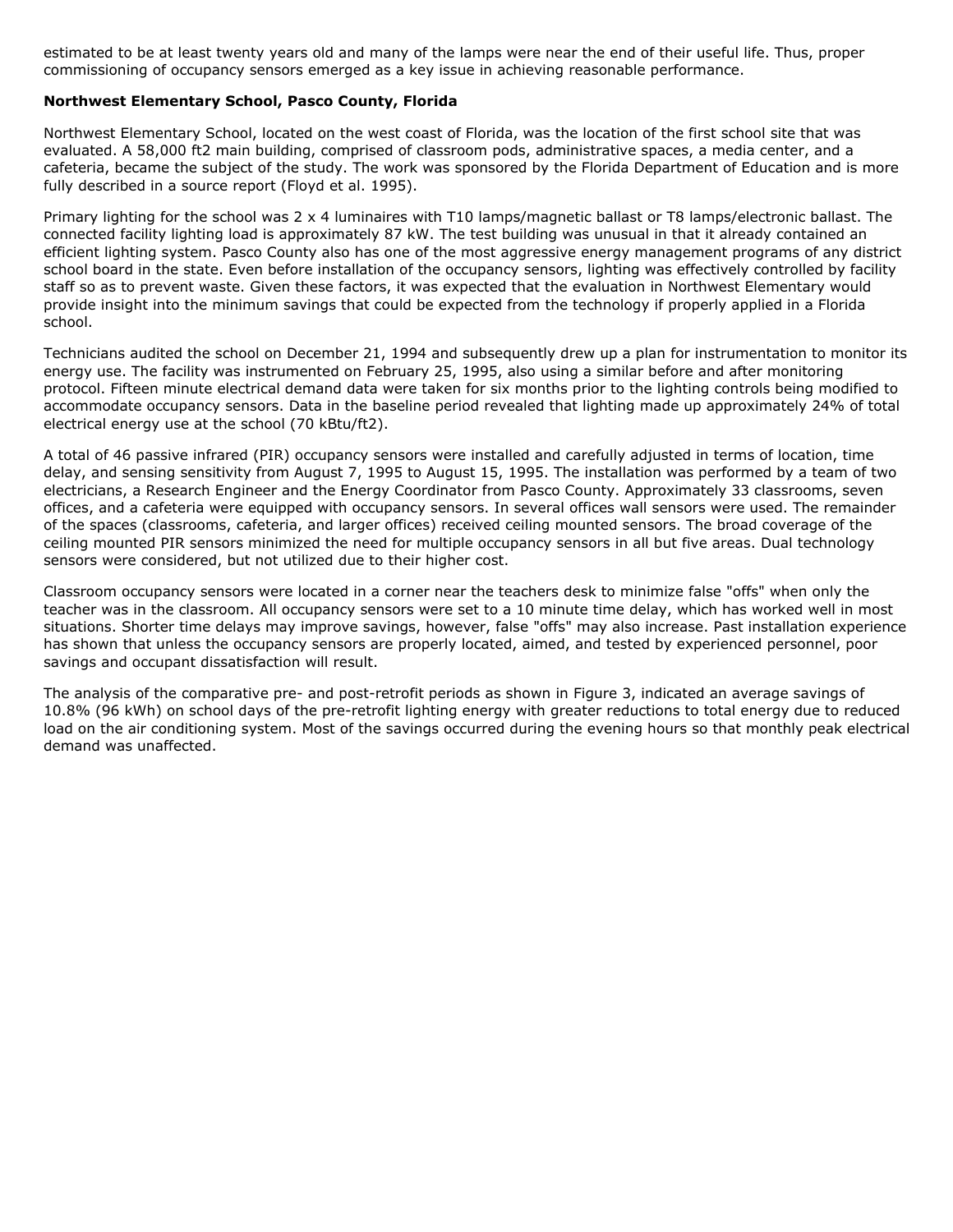

**Figure 3**. Northwest Elementary Lighting Load Shapes Before and After the OC Installation

There are some 200 school days per year, not including holidays, weekends and summer recess. The school day extends from 7:00 AM to 3:45 PM, although office and janitorial activities often extend beyond the formal school day schedule when much of the savings were found to accrue.

Based on the monitoring, an annual direct lighting energy savings of 26,620 kWh was estimated. To this was added an estimated additional 7,260 kWh in reduced HVAC costs (Rundquist et al. 1993). At the facility's electricity rate (\$0.05/kWh) annual monetary savings is estimated at \$1,694. The data did not evidence any reduction in peak electrical demand from the retrofit, so no credit was taken for this portion of monthly energy costs.

The cost for the sensors, wiring and relay packs for the project was \$4,067 or about \$88 per control. Installation labor was valued at \$2,000 (125 man-hours). Including costs of installation and set-up, the payback of the occupancy sensor retrofit was approximately 3.6 years with a 28% simple rate of return from the investment. This performance is considered excellent given that the building already had an efficient lighting system which was responsibly controlled prior to the occupancy sensor installation. The project results indicate that with proper installation and adjustment (which was found to be critically important to user acceptance and performance) occupancy sensor technology can provide economically attractive returns either in new or existing educational facilities.

#### **Fellsmere Elementary School**

The third project in which occupancy sensors were installed is an elementary school in Central Florida which is serving as a pilot project to demonstrate energy savings in public buildings similar to that achieved by the Texas LOANSTAR project (Verdict et al. 1990). Termed FLASTAR (Florida Alliance for Saving Taxes and Resources), the project has entailed the comprehensive metering of a Florida elementary school with which to demonstrate energy savings potential. Over twenty channels of weather and sub-metered energy data has been collected since April 12, 1995.

The facility is composed of the main school building, with an attached new wing and various portable classroom areas. All school lighting circuits are individually sub-metered so that this end-use can be separated. Figure 4 details the proportions of the sub-metered end uses from electricity consumption data from April 12 to December 4, 1995 prior to the installation of the occupancy sensors.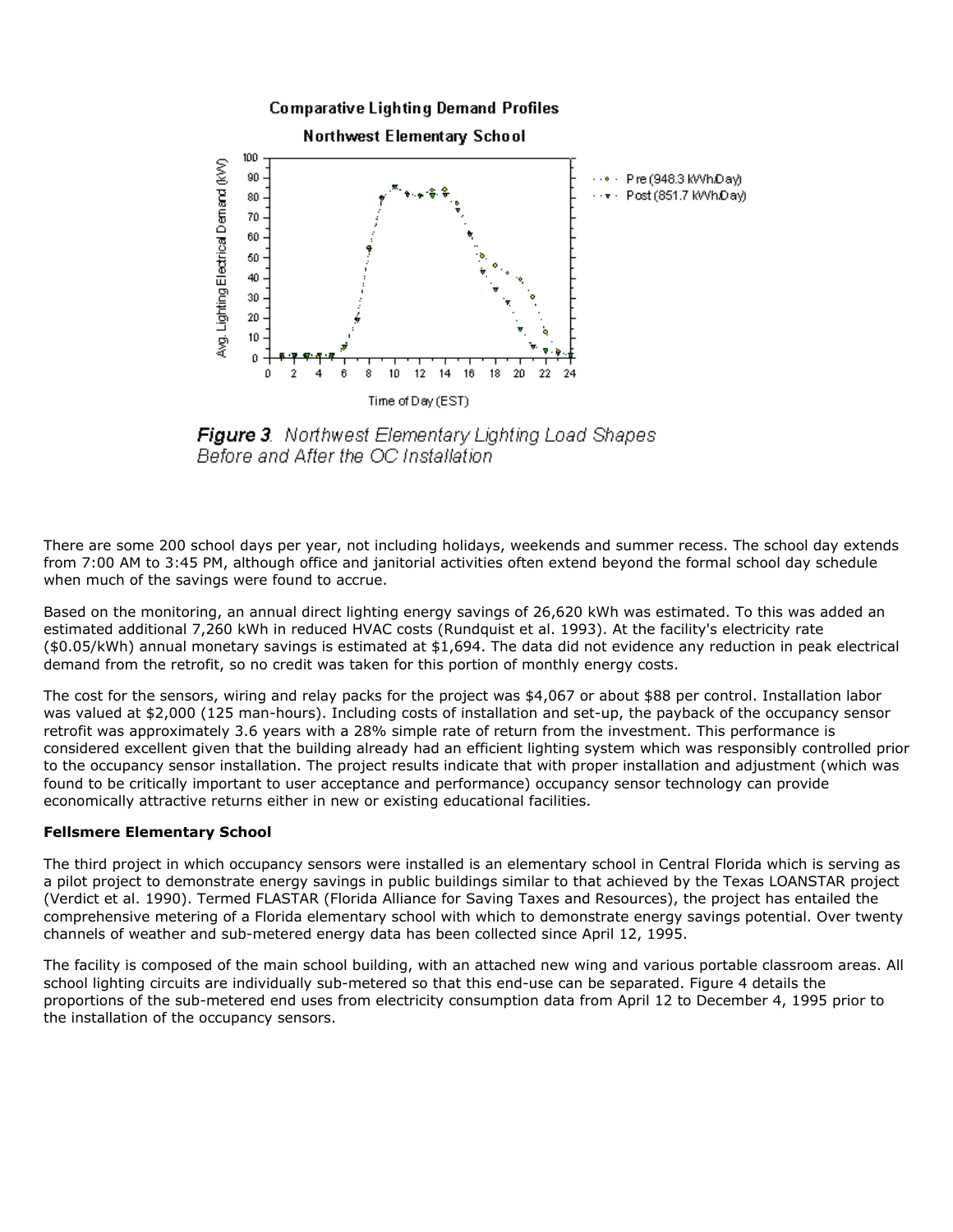

**Figure 4**. Breakdown of End-Uses at Fellsmere Elementary Prior to the OC Installation

Metered lighting energy use has averaged about 17% of total facility energy consumption.

The large "other" end-use category represents refrigeration, kitchen cooking loads and miscellaneous end-uses such as computers, office equipment, and water coolers. Measured electricity consumption has totaled approximately 2,200 kWh on school days and 1,300 kWh on non-school days. On this basis, annual estimated energy consumption for the 35,000 square foot facility is approximately 75 kBtu/ft2. During the summer of 1995, the first retrofit, replacement of aging chillers was completed with an estimated 10% reduction to measured cooling energy use at the facility (Sherwin et al. 1996).

The interior lighting system is predominantly from fluorescent fixtures. Two-lamp fixtures based on the T-12 F34CW lamp with magnetic ballasts are most common with 513 of this type and 133 of mixed one, three, and four-tube fixtures. As audited, the connected lighting load is 59.0 kW or about 2.0 W/ft2. This compares to 1.4 W/ft2 for more contemporary efficiency lighting systems for schools (McIvaine et al. 1994) and suggests potential for improved controls. Audited classroom desk-top illuminance levels were from 76 to 85 foot candles; each room is outfitted with two wall switches that control one half of the classroom electrical lighting.

Schedules strongly affect lighting energy consumption. The last day of regular school occupancy for the Spring semester at Fellsmere Elementary was on June 6, 1995. However, during the summer, some of the faculty and secretaries were present from Monday to Thursday from 8 AM to 3 PM. Custodians were also on site from Monday to Thursday from 6:30 AM to 3:30 PM. Summer school was not held in the the portion of the building metered in the project. The Fall school schedule resumed on August 21 and continued until December 15 and faculty and staff remained until December 22. Spring session commenced on January 3, 1996.

Since metered data showed lighting accounts for about 17% of electrical end use at this facility, an occupancy sensor retrofit appeared to possess considerable promise. The school staff appears to make efforts to turn off lights after hours; however, there are numerous data to show lights being inadvertently left on after hours and on weekends (Sherwin 1996). A previous technical assistance report (TAR) and analysis for the Institutional Buildings Program (IBP) had estimated a savings for the retrofit of 25,960 kWh per year based on an assumed 20% reduction in daily lighting hours at the facility (Bosek, Gibson and Associates 1995). Estimated project cost was \$10,192 with a 4.1 year simple payback.

The occupancy sensors were installed on December 15th. A total of 59 controls were installed in the facility; 39 ceilingmounted PIR sensors were placed in classrooms and the 20 wall-mounted units were installed in office and administrative locations. The total cost for the sensors and hardware was similar to that at Northwest Elementary \$5,154 (or \$87/control). However, the cost of labor for installation was much higher at \$9,365. The labor cost for the installation is difficult to reconcile since the estimate shown by R.S. Means Mechanical Estimator is only 3.5 hours per sensor installation-- an allowance which already seems liberal given our experience at Northwest Elementary. The TAR estimate for the retrofit labor was \$3,803. The large disparity in labor costs for the installation are currently unexplained.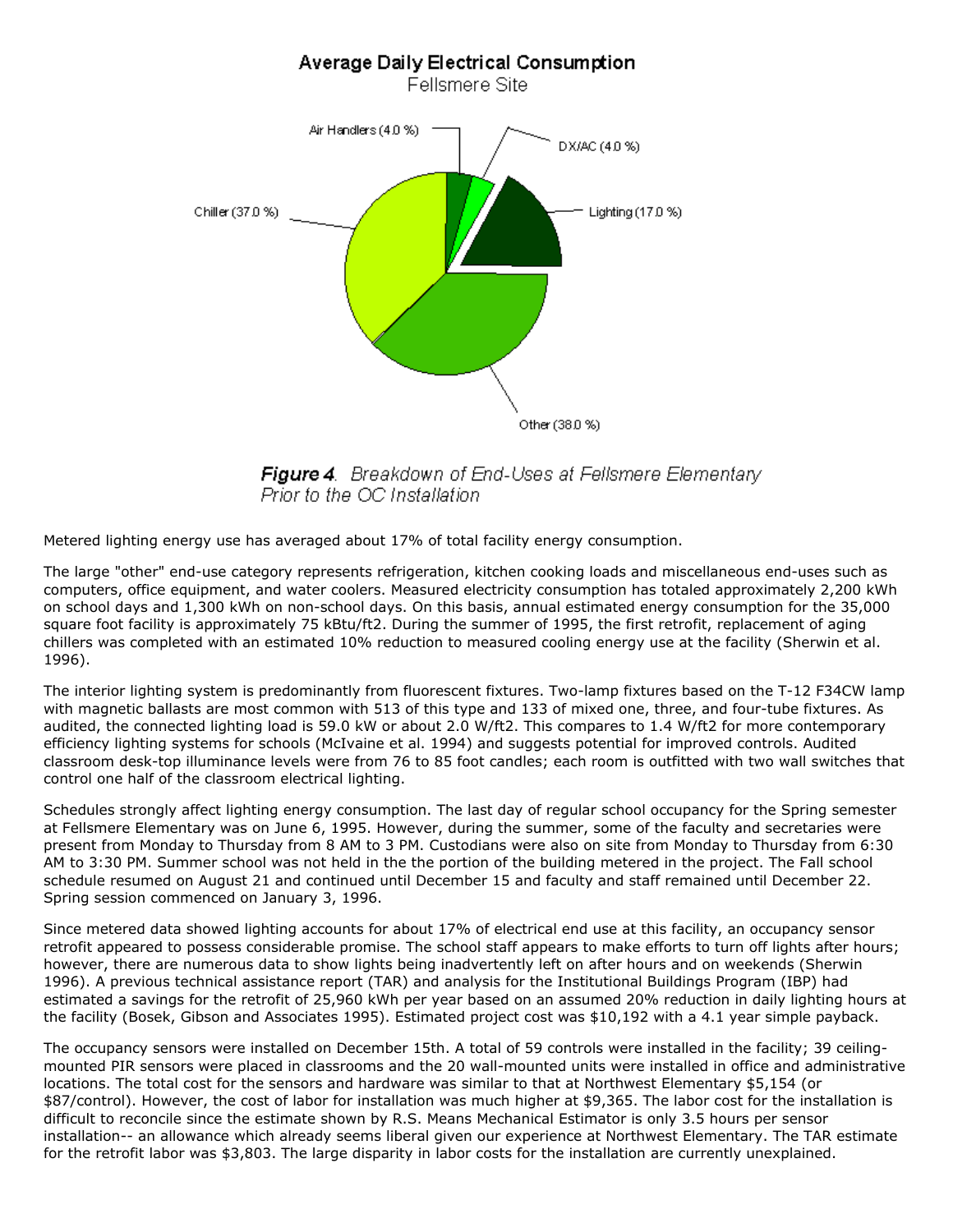The first analysis of the measured lighting load profile for school days showed an increase of lighting electricity consumption of approximately 27% from 16.70 kWh/Day to 21.2 kWh per day, as shown in Figure 5.



Figure 5. Fellsmere Elementary Before and After the OC Installation

On the other hand consumption on non-school days dropped by 20% from 6.91 kWh/Day to 5.53 kWh. Based on previous installation experience we suspected that the sensors were poorly installed or improperly adjusted.

On February 22, 1996 the occupancy sensors were tuned in an effort to increase the energy savings. Tuning consisted of reducing the time delay from 12 minutes to approximately 7 minutes in most areas and changing the program selection. The program dictates which technology (ultrasonic and/or infrared) is used to initially turn on the lights and which technology is used to keep the lights on. Prior to tuning, either ultrasonic or infrared would turn the lights on. This was changed to a setting where both technologies must detect movement in order for the lights to come on. As shown in Figure 5, this resulted in an improvement in performance, but still did not produce effective savings.

Although the tuning reduced the light energy use, usage was still greater after the sensors were installed and tuned than with manual switching. We suspect this is due to false positives occurring and inadvertent tripping of the sensors when occupants enter the space momentarily. The reasons for the poor initial performance seem to be a combination of factors recently described by the county energy coordinator (Aiken 1996). The specific controls installed were obtained through a procurement process in which the lowest bidder was selected. The acquired equipment was found to possess characteristics which may have compromised performance. Based on examination of the data, it appears as if a number of the ultrasonic sensors are falsely triggering during evening hours, increasing consumption. Another cited complaint was the long "strike time" of the sensors; once lights were turned off, they would not turn back on for some 11 seconds. This led the installation crew to alter the sensor set time delay in some locations to the maximum available (15 minutes). As described above, both in our studies and those performed by PNL (Richman et al. 1994), proper setting of the device time delay is crucial to achieving potential energy savings.

A further reduction to potential savings at the facility may be behavioral (LaPointe 1996). Prior to installation of the control sensors, all facility staff punctually turned off lights when leaving unoccupied spaces. However, now staff leaves all occupancy sensor switches with the room lights to be triggered on when an occupant enters spaces. Based on observation by facility staff, lights are now on more of the time in the average classroom than they were prior to the retrofit since the typical space is left on for 7-minutes after it is vacated until the occupancy sensor turns off the lighting. Also, even a momentary visit by a single individual to a room or rooms in this configuration will result in the lights being on for 7 minutes, whereas they would likely not be powered at all in this instance under manual control. Regardless, the failure in this case of the addition of occupancy sensors to produce savings as installed, points to the importance of proper specification of equipment, a careful installation and setup, and adequate instruction to users. Such commission is critical to achieving expected energy savings.

#### **Conclusions**

Occupancy sensors are frequently identified as an effective means of controlling lighting energy costs in commercial buildings. However, there are few field studies to support manufacturers estimates of energy reductions. Realized savings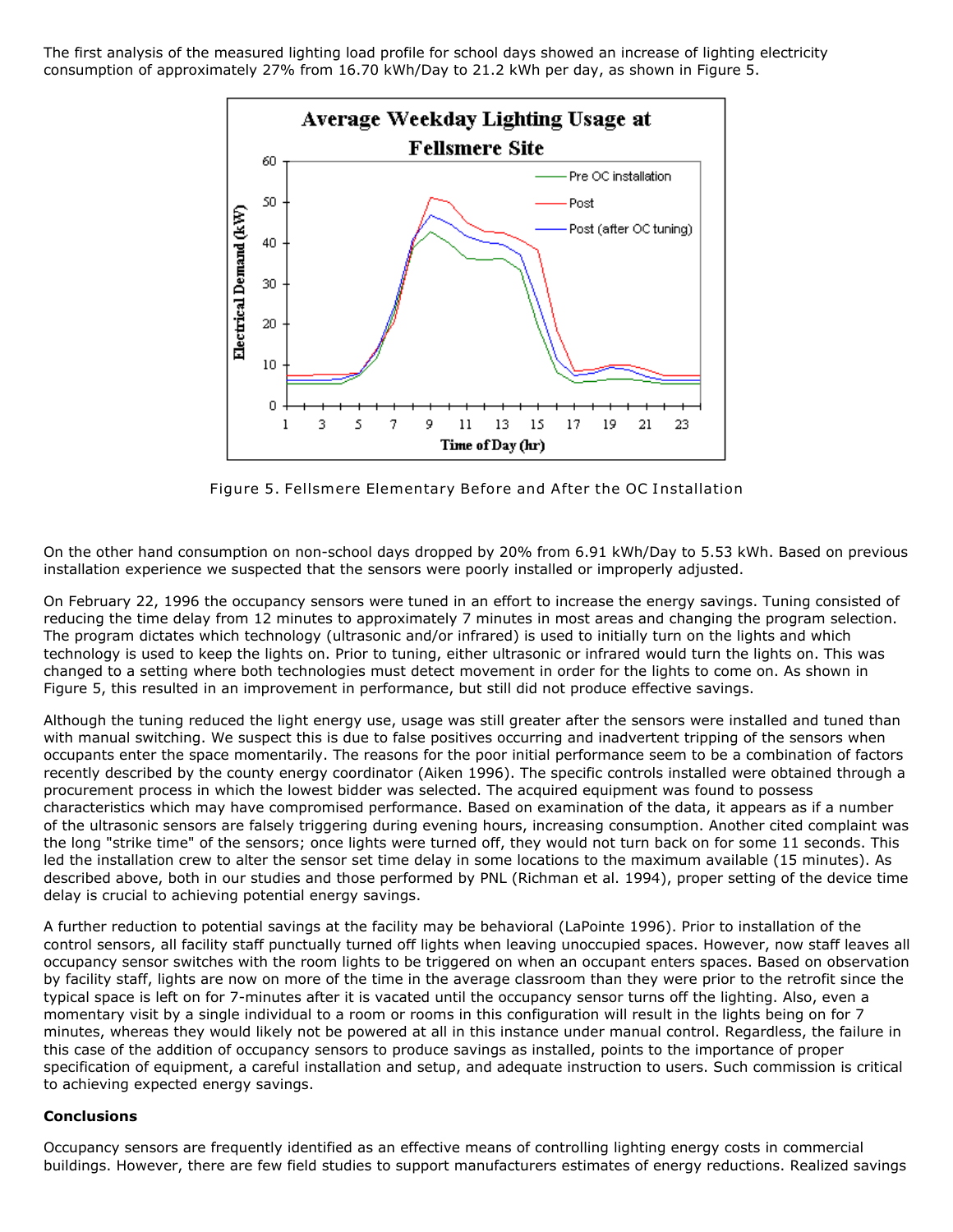depend upon human factors, previous control strategies and proper sensor commissioning which can only be measured in field studies.

In order to measure occupancy sensor performance, three sites were monitored using a before and after monitoring protocol. The results of the three case studies are summarized in Table 1. The first of these case studies involved a small office building where a variety of sensors were installed. Savings were first found to be moderate, but increased significantly when sensor malfunctions were addressed and the time delays were reduced. In the second case study an elementary school was monitored for saving when PIR sensors were installed in classrooms, a cafeteria, and administrative offices. A 10% savings was realized even though the previous method of manual control was considered effective. We expected the third site to produce similar results as site two since the two schools had similar occupancy patterns. However, initial results showed that the school was actually using more lighting energy in the post period. The increase appears to be the result of poor sensor installation, set-up, and user operation of the devices.

| Site                          | Building 200         | Northwest Elementary | Fellsmere Elementary    |
|-------------------------------|----------------------|----------------------|-------------------------|
| <b>Building Type</b>          | Small office         | Elementary school    | Elementary school       |
| Floor Area(Ft2)               | 5,000                | 58,000               | 35,000                  |
| Lighting Load (kW)            | 9.7                  | 110.0                | 59.0                    |
| Sensor Time Delay (min)       | 15 minutes (initial) | 10 minutes           | 12-15 minutes (initial) |
|                               | 7 minutes (final)    |                      | 7 minutes (final)       |
| Baseline Annual Light kWh     | 12,509               | 246,481              | 108,004                 |
|                               | 12,509               |                      |                         |
| Estimated Annual Savings kWh* | 1,084                | 26,420               | $(-15, 444)$            |
|                               | 2,060                |                      |                         |
| <b>Installed Cost</b>         | \$2,354              | \$6,067              | \$15,446                |
| Savings                       | 10%                  | 11%                  | Negative                |
|                               | 19%                  |                      |                         |
| Payback (Yrs)                 | 34.7                 | 3.6                  | None                    |
|                               | 18.2                 |                      |                         |

**Table 1.** Summary of Results from Three Case Studies of Occupancy Sensor Retrofit

\* These are direct savings. Total savings are approximately 25% greater since HVAC interactions are included.

The results of the three case studies suggest that occupancy sensors can provide savings in a variety of building types. However, savings may vary greatly due to differences in occupancy patterns, previous method of control and lighting load. In order to achieve good results, it appears imperative to first determine the appropriateness of occupancy sensors for a specific area over manual control with competing lighting energy efficiency measures. Savings and user acceptance for areas selected for control by occupancy sensors is influenced by proper sensor selection, location and controls commissioning.

## **References**

Aiken, J. (Indian River County School District). 1996. Personal communication with D.S. Parker. February 13.

Audin, L. 1993. "Occupancy Sensors: Promise and Pitfalls," E-Source Tech Update, Old Snowmass, CO.

ASHRAE, 1989. ASHRAE Standard 90.1: Energy Efficient Design of New Buildings Except New Low Rise Residential Buildings, American Society of Heating, Refrigerating and Air Conditioning Engineers, Atlanta, GA.

Bosek, Gibson and Associates, 1995. Technical Assistance Report: Energy Reduction Opportunities at Fellsmere Elementary School, Tampa, FL, August 18, 1995.